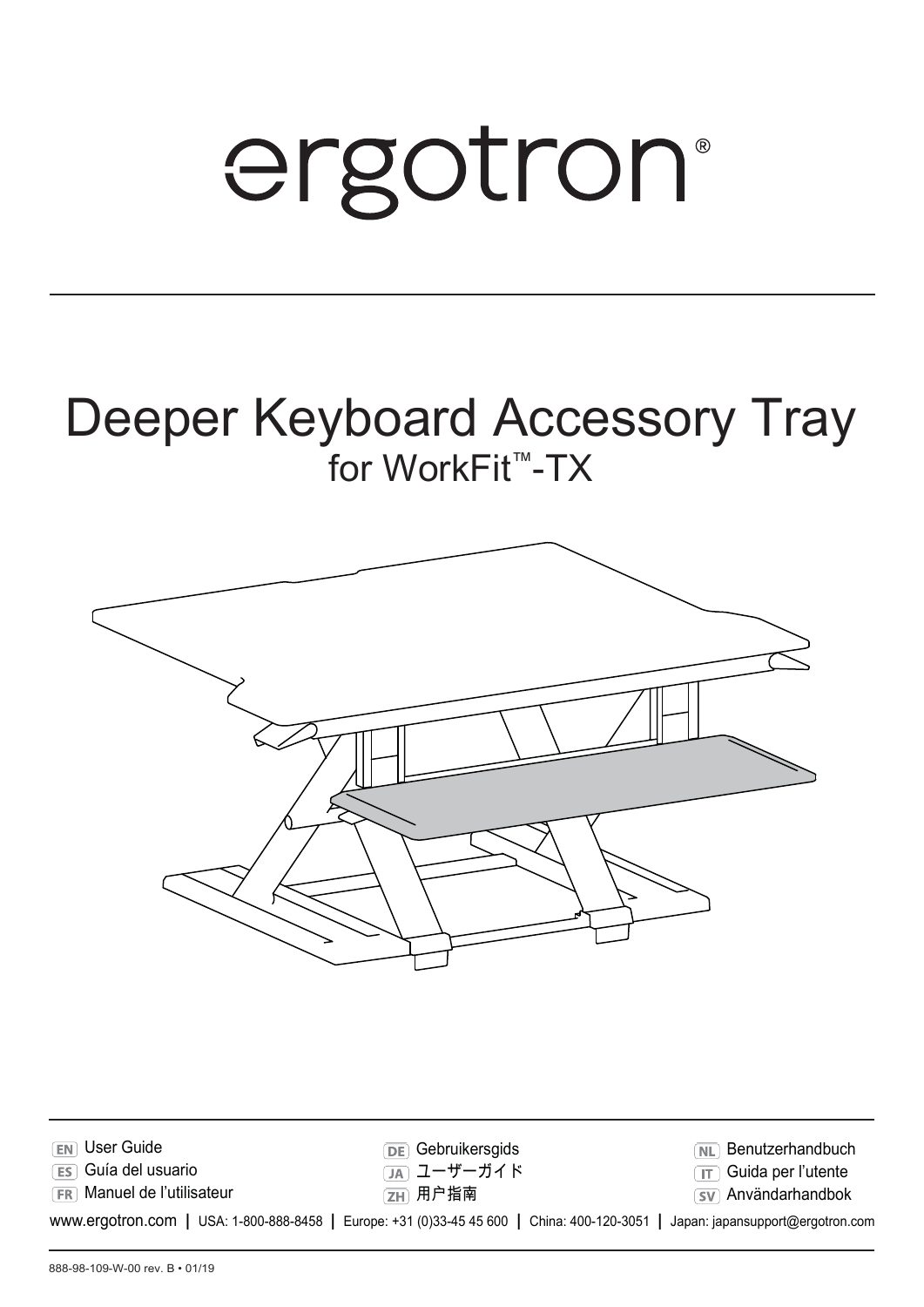| <b>EN</b> Safety | <b>ES Seguridad</b>                                                                                                                                                                                                                                                                                                                                                                                                                                                                                                                                                                    | <b>ER Sécurité</b>                                                                                                                                                                                                                                                                                                                                                                                                                                                                                                                                                            | <b>DE</b> Sicherheit                                                                                                       |                                                                                                                                                 |  |  |  |
|------------------|----------------------------------------------------------------------------------------------------------------------------------------------------------------------------------------------------------------------------------------------------------------------------------------------------------------------------------------------------------------------------------------------------------------------------------------------------------------------------------------------------------------------------------------------------------------------------------------|-------------------------------------------------------------------------------------------------------------------------------------------------------------------------------------------------------------------------------------------------------------------------------------------------------------------------------------------------------------------------------------------------------------------------------------------------------------------------------------------------------------------------------------------------------------------------------|----------------------------------------------------------------------------------------------------------------------------|-------------------------------------------------------------------------------------------------------------------------------------------------|--|--|--|
|                  | <b>ML</b> Veiligheid                                                                                                                                                                                                                                                                                                                                                                                                                                                                                                                                                                   | <b>TT Sicurezza</b>                                                                                                                                                                                                                                                                                                                                                                                                                                                                                                                                                           | <b>SV Säkerhet</b>                                                                                                         |                                                                                                                                                 |  |  |  |
|                  |                                                                                                                                                                                                                                                                                                                                                                                                                                                                                                                                                                                        |                                                                                                                                                                                                                                                                                                                                                                                                                                                                                                                                                                               |                                                                                                                            |                                                                                                                                                 |  |  |  |
|                  | Warning: Impact Hazard! Worksurface under tension. Moving Parts can Crush and Cut.<br>EN I<br>Raise this product to its full up position before lifting off the desk.<br>Two people are required to lift this product off the desk.<br>Do not tip this product on its side or upside down. This product must remain upright at all times.<br>Failure to heed this warning may cause unintended motion of the lift mechanism resulting in possible serious personal injury and or<br>property damage!                                                                                   |                                                                                                                                                                                                                                                                                                                                                                                                                                                                                                                                                                               |                                                                                                                            |                                                                                                                                                 |  |  |  |
|                  |                                                                                                                                                                                                                                                                                                                                                                                                                                                                                                                                                                                        | ES Advertencia: ¡Peligro de impacto! Las partes móviles pueden aplastar y cortar.<br>Levante el producto hasta su posición máxima antes de quitarlo del escritorio.<br>Son necesarias dos personas para quitar el producto del escritorio.<br>No incline el producto lateralmente ni lo ponga boca abajo. Este producto debe permanecer en posición vertical en todo momento.<br>¡En caso de no respetar esta advertencia, puede generarse un movimiento no intencionado del mecanismo de elevación, lo que podría<br>ocasionar lesiones físicas y/o daños materiales graves! |                                                                                                                            |                                                                                                                                                 |  |  |  |
|                  | Avertissement : Risque d'impact ! Les pièces mobiles peuvent écraser et couper des parties du corps.<br>FR I<br>Relevez ce produit à sa position la plus haute avant de le soulever du bureau.<br>Cette opération nécessite deux personnes.<br>Ne pas basculer ou renverser ce produit. Il doit rester d'aplomb en permanence.<br>Le non-respect de cet avertissement peut entraîner un mouvement accidentel du mécanisme de levage provoquant des blessures graves<br>ou des dommages matériels.                                                                                      |                                                                                                                                                                                                                                                                                                                                                                                                                                                                                                                                                                               |                                                                                                                            |                                                                                                                                                 |  |  |  |
|                  | DE Warnung: Stoßgefahr! Bewegliche Teile können Quetschungen und Schnittverletzungen verursachen.<br>Heben Sie dieses Produkt in seine oberste Position bevor sie es vom Tisch abheben.<br>Zwei Personen sind erforderlich, um dieses Produkt vom Tisch abzuheben.<br>Dieses Produkt nicht auf die Seite oder auf den Kopf kippen, sondern immer in der aufrechten Haltung belassen.<br>Die Nichtbeachtung dieser Warnung kann zu einer unbeabsichtigten Bewegung des Hebemechanismus führen, was zu möglichen<br>schweren Verletzungen und/oder Sachschäden führt!                    |                                                                                                                                                                                                                                                                                                                                                                                                                                                                                                                                                                               |                                                                                                                            |                                                                                                                                                 |  |  |  |
|                  | —警告: 衝撃の危険!可動部分が壊れた場合、人体などに損傷を与える可能性があります。<br>机から本製品を持ち上げる前に、一番上の位置まであげてください。<br>本製品を机から動かす場合には、2名で行ってください。<br>本製品を斜めにしたり、逆さまにしないでください。この製品は常に直立状態に保持してください。<br>この警告に従わない場合には、リフト機構の予期しない動きの原因となり、重大な人身傷害や物的損害の原因となる恐れがあります。                                                                                                                                                                                                                                                                                                                                                           |                                                                                                                                                                                                                                                                                                                                                                                                                                                                                                                                                                               |                                                                                                                            |                                                                                                                                                 |  |  |  |
|                  |                                                                                                                                                                                                                                                                                                                                                                                                                                                                                                                                                                                        | ZH 警告:撞击危险!部件移动会导致挤压和割伤。<br>从桌面上抬起前,先将本产品升至其最大高度。<br>要将本产品从桌面上抬起,必须由两人合作。<br>切勿将本产品侧放或倒放。必须始终保持直立向上。                                                                                                                                                                                                                                                                                                                                                                                                                                                                          | 不按本警告操作,可能导致抬起装置意外移动,从而造成严重的人身伤害和/或财产损失!                                                                                   |                                                                                                                                                 |  |  |  |
|                  | WAARSCHUWING: Gevaar voor stoten! Bewegende onderdelen kunnen in elkaar drukken en snijden.<br>NL.<br>Haal dit product volledig omhoog voordat u het bureauoppervlak optilt.<br>Er zijn twee mensen nodig om dit product op te tillen van het bureau.<br>Kantel dit product niet op zijn zijkant of op zijn kop. Dit product moet altijd rechtop blijven staan.<br>Nalaten deze waarschuwing te volgen kan ongewenste beweging van het optilmechanisme veroorzaken en kan zorgen voor ernstige<br>verwondingen of beschadiging van objecten!                                           |                                                                                                                                                                                                                                                                                                                                                                                                                                                                                                                                                                               |                                                                                                                            |                                                                                                                                                 |  |  |  |
|                  | Avvertenza: Pericolo di urto! Le parti mobili possono rompersi e tagliare.<br>Sollevare questo prodotto fino alla massima posizione elevata, prima di sollevare via dalla scrivania.<br>Per sollevare questo prodotto dalla scrivania sono necessarie due persone.<br>Non ribaltare questo prodotto sul lato o capovolto. Questo prodotto deve restare sempre in posizione verticale.<br>L'inosservanza di questa avvertenza può causare un movimento non intenzionale del meccanismo di sollevamento, con la possibile<br>conseguenza di gravi lesioni personali e/o danni alle cose! |                                                                                                                                                                                                                                                                                                                                                                                                                                                                                                                                                                               |                                                                                                                            |                                                                                                                                                 |  |  |  |
|                  | skada av utrustningen!                                                                                                                                                                                                                                                                                                                                                                                                                                                                                                                                                                 | SV Varning: Kollisionsfara! Rörliga delar kan orsaka kross- och skärskador.<br>Höj denna produkt till dess högsta position innan du lyfter av den från bordet.<br>Två människor krävs för att lyfta av denna produkt från bordet.                                                                                                                                                                                                                                                                                                                                             | Luta inte denna produkt på sidan eller den upp-och-ner. Denna produkt måste förbli i upprätt läge under alla förhållanden. | Försummelse att iaktta denna varning kan leda till att hissmekanismen oavsiktligt rör sig, vilket kan leda till allvarlig personskada och/eller |  |  |  |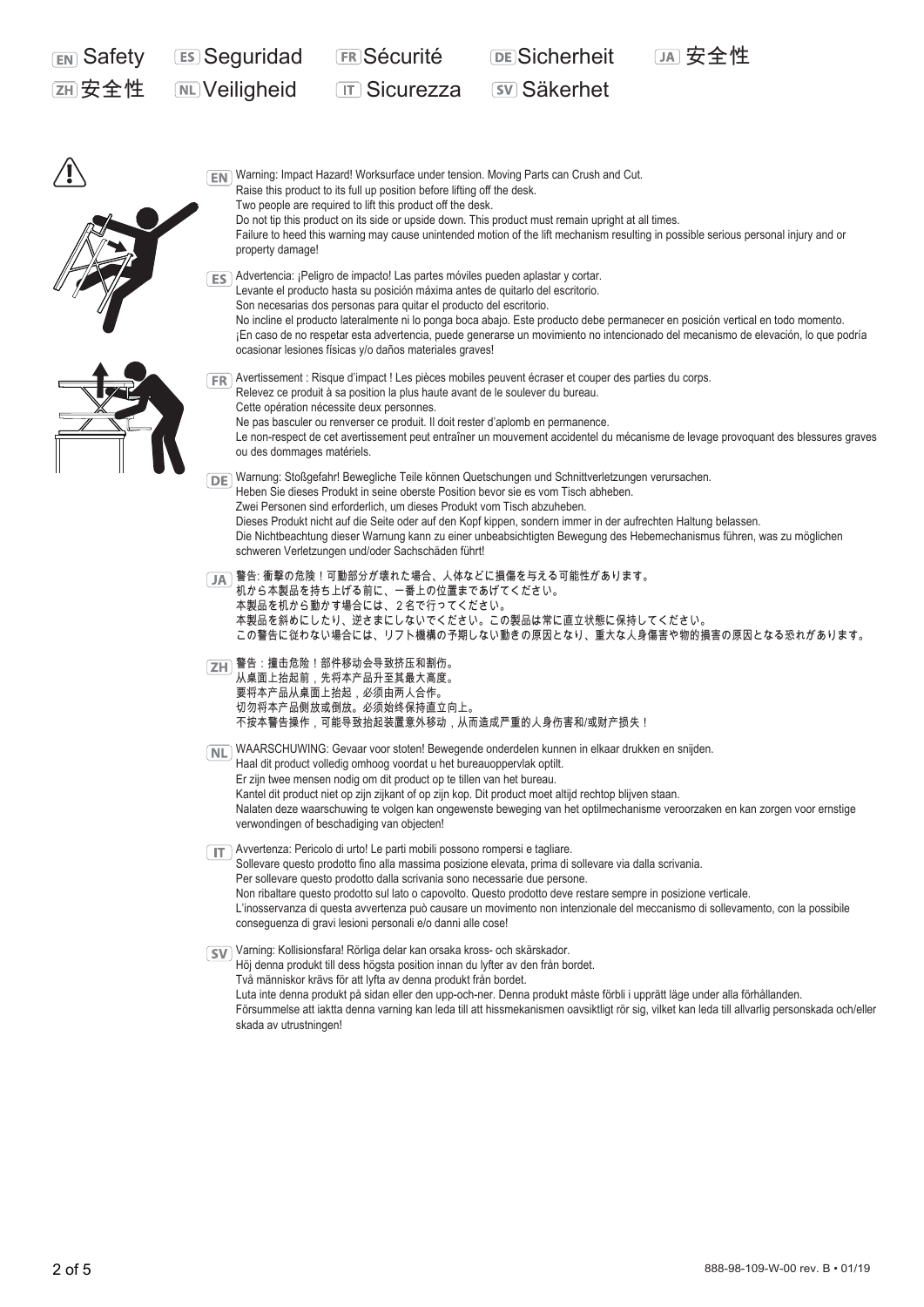

- VORSICHT: DIE ANGEGEBENE MAXIMALE TRAGFÄHIGKEIT NICHT ÜBERSCHREITEN. DIES KANN SCHWERE VERLETZUNGEN ODER SACHSCHÄDEN ZUR FOLGE HABEN!
- 注意:積載物は記載の最大積載重量を超えてはなりません。重大な人体の怪我や機器の損傷を招く恐れがあります。
- 注意:请勿超过所列的最大可承重量。否则可能导致重伤或设备损坏!
- VOORZICHTIG: OVERSCHRIJD DE MAXIMUM OPGEGEVEN GEWICHTSCAPACITEIT NIET. DIT KAN LEIDEN TOT ERNSTIGE VERWONDINGEN OF BESCHADIGING VAN BEZIT.
- ATTENZIONE: NON SUPERARE LA CAPACITÀ DI CARICO MASSIMA INDICATA. POTREBBERO VERIFICARSI INFORTUNI O DANNI AGLI OGGETTI!
- VARNING: ÖVERSKRID INTE MAXVIKTKAPACITETEN. DU KAN ORSAKA ALLVARLIG PERSON ELLER EGENDOMSSKADA



 $\widehat{A}$ 

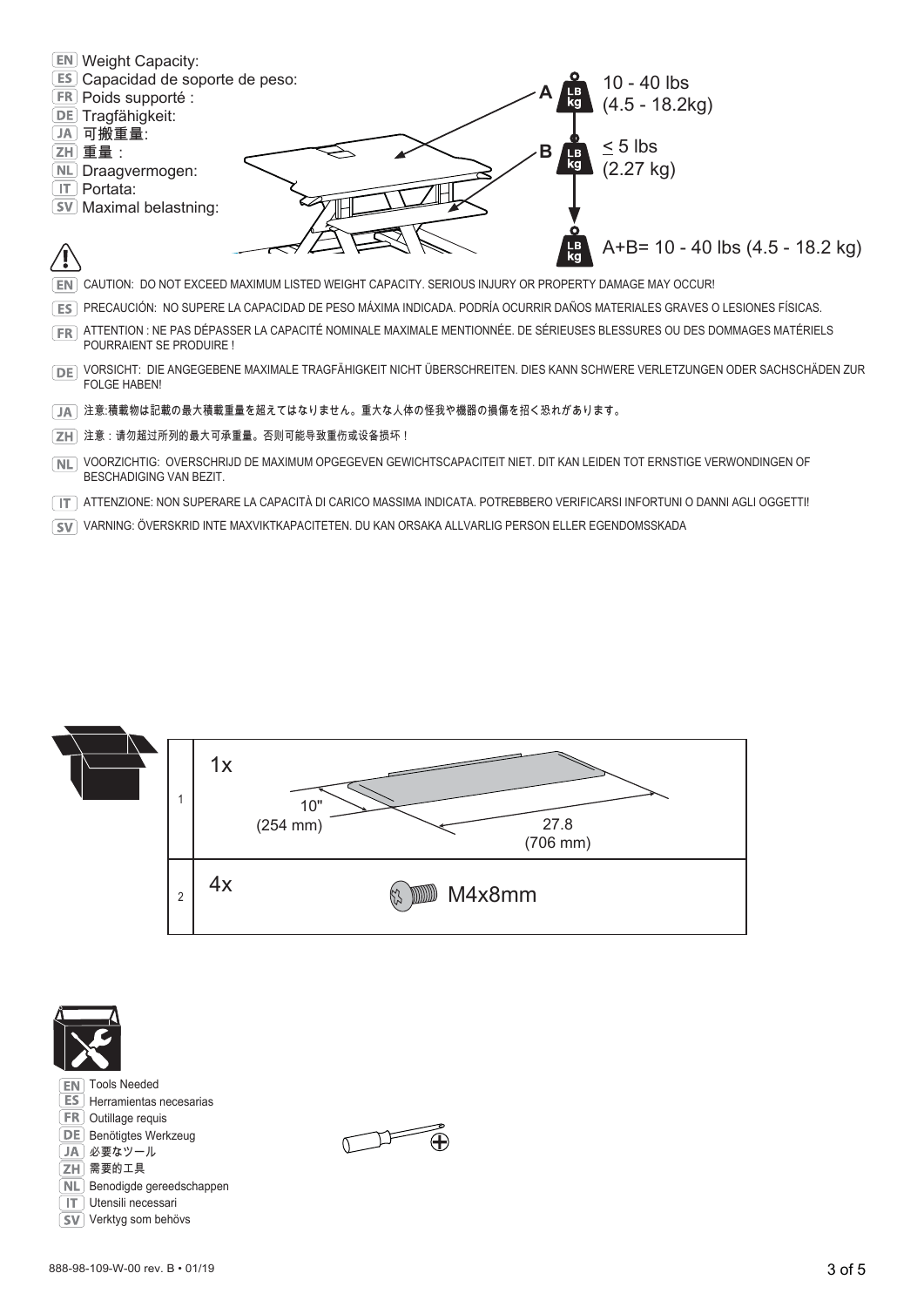

- 
- $\sqrt{SV}$  Ta bort tangentbordshyllan





#### **3** 4x M4x8mm

- Attach 10" keyboard tray. (Use provided screws if needed.)
- Coloque la bandeja de teclado de 10". (Use los tornillos proporcionados si es necesario.)
- Fixez le plateau de clavier de 10 po. (Utilisez les vis fournies si nécessaire.)
- Das 10"-Tastaturtablett befestigen. (Bei Bedarf die mitgelieferten Schrauben verwenden.)
- $\overline{\mathsf{J}}$ 40インチキーボードトレイを取り付けます。(必要に応じて付属のネジを使用してください。)
- $\boxed{\mathsf{ZH}}$  安装 10" 键盘托架。(如有需要,请使用提供的螺丝。)
- $\underline{\mathbb{ML}}$  Bevestig het toetsenbordblad van 10". (Gebruik indien nodig de meegeleverde schroeven.)
- Applicare il piano di tastiera da 10". (Se occorre, servirsi delle viti in dotazione).
- Fäst 10" tangentbordshyllan. (Använd vid behov de medföljande skruvarna.)